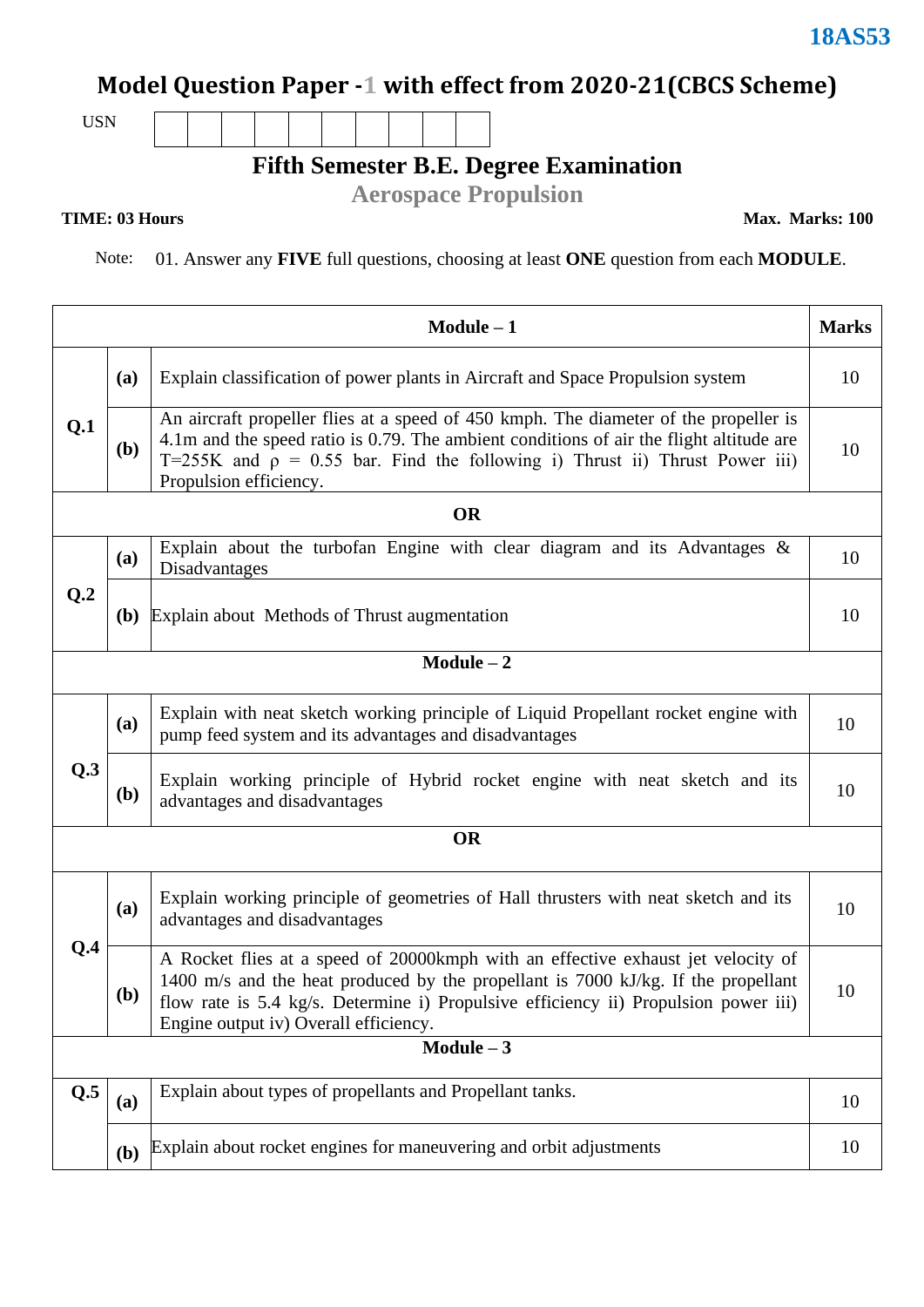## **18AS53**

| <b>OR</b>  |                                                                                                                                       |                                                                     |    |  |  |
|------------|---------------------------------------------------------------------------------------------------------------------------------------|---------------------------------------------------------------------|----|--|--|
|            | (a)                                                                                                                                   | Explain about the propellant properties and liquid Oxidizers        | 6  |  |  |
| Q.6        | ( <b>b</b> )                                                                                                                          | Explain about Liquid monopropellants and Gaseous Propellants        |    |  |  |
|            | Explain about combustion instability<br>(c)                                                                                           |                                                                     |    |  |  |
|            |                                                                                                                                       | $Module - 4$                                                        |    |  |  |
| Q.7        | (a)                                                                                                                                   | Explain about propellant grain stress and strain                    | 10 |  |  |
|            | Explain about Propellant hazards and methods for preventing dangerous situation.<br>( <b>b</b> )                                      |                                                                     |    |  |  |
|            | <b>OR</b>                                                                                                                             |                                                                     |    |  |  |
| Q.8        | Explain with neat Sketch propellant manufacturing process flow for a rocket motor.<br>(a)                                             |                                                                     | 10 |  |  |
|            | Explain about Acoustic instabilities<br>(b)                                                                                           |                                                                     |    |  |  |
| $Module-5$ |                                                                                                                                       |                                                                     |    |  |  |
| Q.9        | (a)                                                                                                                                   | Write short notes on i) Under and Overexpanded Nozzles              | 6  |  |  |
|            | (b)                                                                                                                                   | Explain about the influence of Chamber geometry.                    | 7  |  |  |
|            | (c)                                                                                                                                   | Explain about Losses in Real Nozzle and compare to an Ideal Nozzle. | 7  |  |  |
| <b>OR</b>  |                                                                                                                                       |                                                                     |    |  |  |
| Q.10       | Explain about Factors Influencing Injector Behavior<br>(a)<br>Explain about Loads and Stresses in Thrust Chamber Wall<br>( <b>b</b> ) |                                                                     | 7  |  |  |
|            |                                                                                                                                       |                                                                     | 7  |  |  |
|            | Write short note on Integration with vehicle.<br>(c)                                                                                  |                                                                     |    |  |  |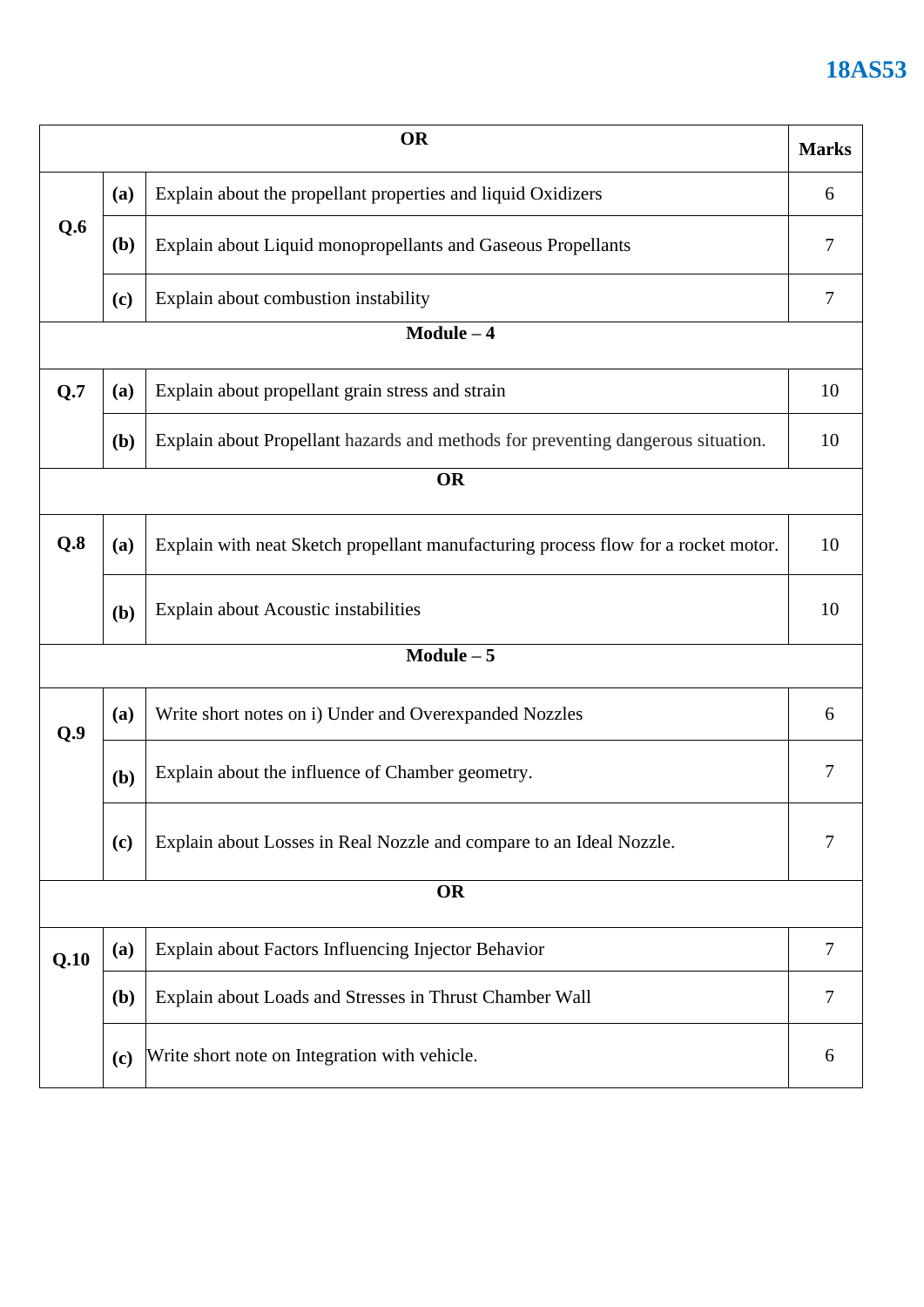| <b>Question</b>           |                            | <b>Bloom's Taxonomy Level</b><br>attached                                                  | Course<br>Outcome                                            |                             | <b>Programme Outcome</b> |
|---------------------------|----------------------------|--------------------------------------------------------------------------------------------|--------------------------------------------------------------|-----------------------------|--------------------------|
| Q.1                       | (a)                        | L2                                                                                         |                                                              | CO <sub>1</sub>             | PO1, PO3, P12            |
|                           | (b)                        | L <sub>3</sub>                                                                             |                                                              | CO1                         | PO1, PO2, PO3            |
|                           | (c)                        |                                                                                            |                                                              |                             |                          |
| Q.2                       | (a)                        | L2                                                                                         |                                                              | CO <sub>1</sub>             | PO1, PO3, P12            |
|                           | (b)                        | L2                                                                                         |                                                              | CO1                         | PO1, PO3, P12            |
|                           | (c)                        |                                                                                            |                                                              |                             |                          |
| Q.3                       | (a)                        | L2                                                                                         |                                                              | CO <sub>3</sub>             | PO1, PO3, P12            |
|                           | (b)                        | L2                                                                                         |                                                              | CO <sub>3</sub>             | PO1, PO3, P12            |
|                           | (c)                        |                                                                                            |                                                              |                             |                          |
| Q.4                       | (a)                        | L2                                                                                         |                                                              | CO <sub>3</sub>             | PO1, PO3, P12            |
|                           | (b)                        | L <sub>3</sub>                                                                             |                                                              | CO <sub>3</sub>             | PO1, PO2, PO3            |
|                           | (c)                        |                                                                                            |                                                              |                             |                          |
| Q.5                       | $\left( \text{a}\right)$   | L2                                                                                         |                                                              | CO <sub>3</sub>             | PO1, PO3, P12            |
|                           | (b)                        | L2                                                                                         |                                                              | CO <sub>3</sub>             | PO1, PO3, P12            |
|                           | (c)                        |                                                                                            |                                                              |                             |                          |
| Q.6                       | (a)                        | L2                                                                                         |                                                              | CO <sub>3</sub>             | PO1, PO3, P12            |
|                           | (b)                        | L2                                                                                         |                                                              | CO <sub>3</sub>             | PO1, PO3, P12            |
|                           | $\left( \mathrm{c}\right)$ | L2                                                                                         |                                                              | CO <sub>3</sub>             | PO1, PO3, P12            |
| Q.7                       | (a)                        | L2                                                                                         |                                                              | CO <sub>3</sub>             | PO1, PO3, P12            |
|                           | (b)                        | L2                                                                                         |                                                              | CO <sub>3</sub>             | PO1, PO3, P12            |
|                           | $\left( \mathrm{c}\right)$ |                                                                                            |                                                              |                             |                          |
| Q.8                       | (a)                        | L2                                                                                         |                                                              | CO <sub>3</sub>             | PO1, PO3, P12            |
|                           | (b)                        | L2                                                                                         |                                                              | CO <sub>3</sub>             | PO1, PO3, P12            |
|                           | (c)                        |                                                                                            |                                                              |                             |                          |
| Q.9                       | (a)                        | L2                                                                                         |                                                              | CO <sub>2</sub>             | PO1, PO3, P12            |
|                           | (b)                        | L2                                                                                         |                                                              | CO <sub>2</sub>             | PO1, PO3, P12            |
|                           | (c)                        | L2                                                                                         |                                                              | CO <sub>2</sub>             | PO1, PO3, P12            |
| Q.10                      | (a)                        | L2                                                                                         |                                                              | CO <sub>2</sub>             | PO1, PO3, P12            |
|                           | (b)                        | L2                                                                                         |                                                              | CO <sub>2</sub>             | PO1, PO3, P12            |
|                           | (c)                        | L2                                                                                         |                                                              | CO <sub>2</sub>             | PO1, PO3, P12            |
|                           |                            |                                                                                            |                                                              |                             |                          |
|                           |                            |                                                                                            |                                                              | Lower order thinking skills |                          |
| Bloom's                   |                            | Understanding<br>Remembering(                                                              |                                                              |                             | Applying (Application):  |
| <b>Taxonomy</b><br>Levels |                            | Comprehension): $L_2$<br>knowledge): $L_1$<br>$L_3$<br><b>Higher order thinking skills</b> |                                                              |                             |                          |
|                           |                            |                                                                                            | Valuating (Evaluation): $L_5$<br>Analyzing (Analysis): $L_4$ |                             |                          |



# **18AS53**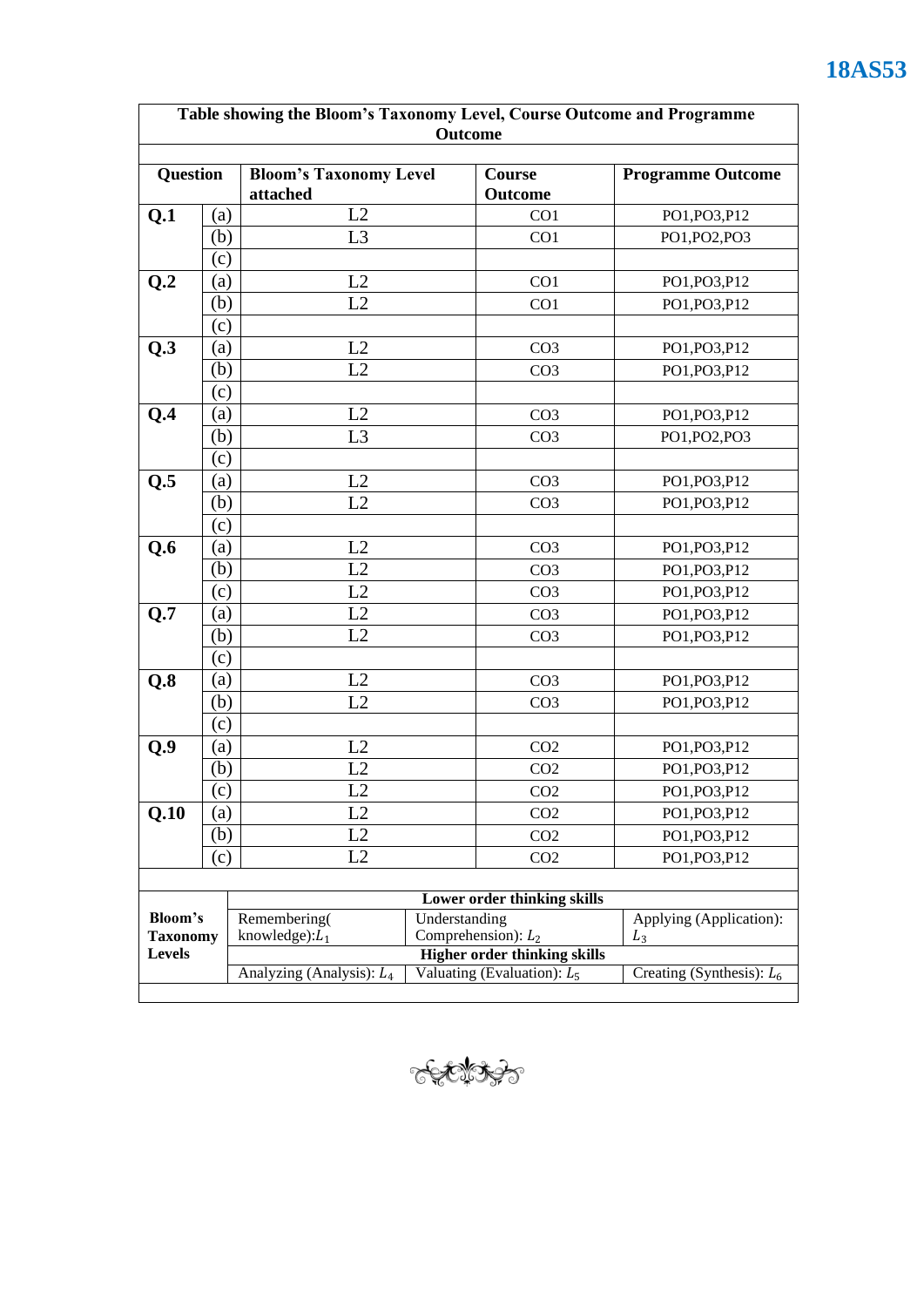# **Model Question Paper -2 with effect from 2020-21(CBCS Scheme)**

USN

# **Fifth Semester B.E. Degree Examination**

**Aerospace Propulsion**

#### **TIME: 03 Hours** Max. Marks: 100

Note: 01. Answer any **FIVE** full questions, choosing at least **ONE** question from each **MODULE**.

|                |            | $Module - 1$                                                                                                                                                                                                                                                                                                                                                                                                                                                                                                                                               | <b>Marks</b> |  |  |  |
|----------------|------------|------------------------------------------------------------------------------------------------------------------------------------------------------------------------------------------------------------------------------------------------------------------------------------------------------------------------------------------------------------------------------------------------------------------------------------------------------------------------------------------------------------------------------------------------------------|--------------|--|--|--|
| Q.1            | (a)        | Explain the following performance parameter of Aircraft propulsion with<br>definition: i) Thrust ii)Specific fuel consumption iii) Propulsive efficiency iv)<br>Specific Impulse v)Thermal efficiency                                                                                                                                                                                                                                                                                                                                                      | 10           |  |  |  |
|                | (b)        | Write down the Factors affecting thrust and power.                                                                                                                                                                                                                                                                                                                                                                                                                                                                                                         |              |  |  |  |
|                |            | <b>OR</b>                                                                                                                                                                                                                                                                                                                                                                                                                                                                                                                                                  |              |  |  |  |
|                | (a)        | Explain about the turboprop Engine with clear diagram and its Advantages $\&$<br>Disadvantages                                                                                                                                                                                                                                                                                                                                                                                                                                                             | 10           |  |  |  |
| Q <sub>2</sub> | <b>(b)</b> | With a neat sketch, explain the construction and working principle of Ramjet<br>Engine                                                                                                                                                                                                                                                                                                                                                                                                                                                                     | 10           |  |  |  |
|                |            | $Module - 2$                                                                                                                                                                                                                                                                                                                                                                                                                                                                                                                                               |              |  |  |  |
| Q.3            | (a)        | Explain classification of Space Propulsion system                                                                                                                                                                                                                                                                                                                                                                                                                                                                                                          | 5            |  |  |  |
|                | <b>(b)</b> | Explain working principle of Hybrid rocket engine with neat sketch and its<br>advantages over due other two types chemical rockets                                                                                                                                                                                                                                                                                                                                                                                                                         | 10           |  |  |  |
|                | (c)        | Discuss the Rocket reacting principle and Thrust equation                                                                                                                                                                                                                                                                                                                                                                                                                                                                                                  | 5            |  |  |  |
| <b>OR</b>      |            |                                                                                                                                                                                                                                                                                                                                                                                                                                                                                                                                                            |              |  |  |  |
| Q.4            | (a)        | Explain working principle of geometries of Ion thrusters with neat sketch and its<br>advantages and disadvantages                                                                                                                                                                                                                                                                                                                                                                                                                                          | 10           |  |  |  |
|                | (b)        | Explain working principle of beam/plume characteristics with neat sketch                                                                                                                                                                                                                                                                                                                                                                                                                                                                                   | 10           |  |  |  |
| $Module - 3$   |            |                                                                                                                                                                                                                                                                                                                                                                                                                                                                                                                                                            |              |  |  |  |
|                | (a)        | Explain with neat sketch working principle of Liquid Propellant rocket engine<br>with gas pressure feed system and its advantages and disadvantages                                                                                                                                                                                                                                                                                                                                                                                                        | 10           |  |  |  |
| Q.5            | <b>(b)</b> | Compare helium to nitrogen gas when used for pressurizing a propellant tank with<br>250 kg of 90% hydrogen peroxide by estimating their required mass and volume.<br>The pressurizing tank is initially at a gas pressure p0 of 14 MPa and the required<br>propellant final tank pressure pp is 3.40 MPa. The density of this liquid propellant<br>is 1388 kg/m3 and the ambient temperature is 298 K. Assume $pg \approx pp$ together with<br>ideal flow conditions so that we may use well-known expressions for isentropic and<br>isothermal expansions | 10           |  |  |  |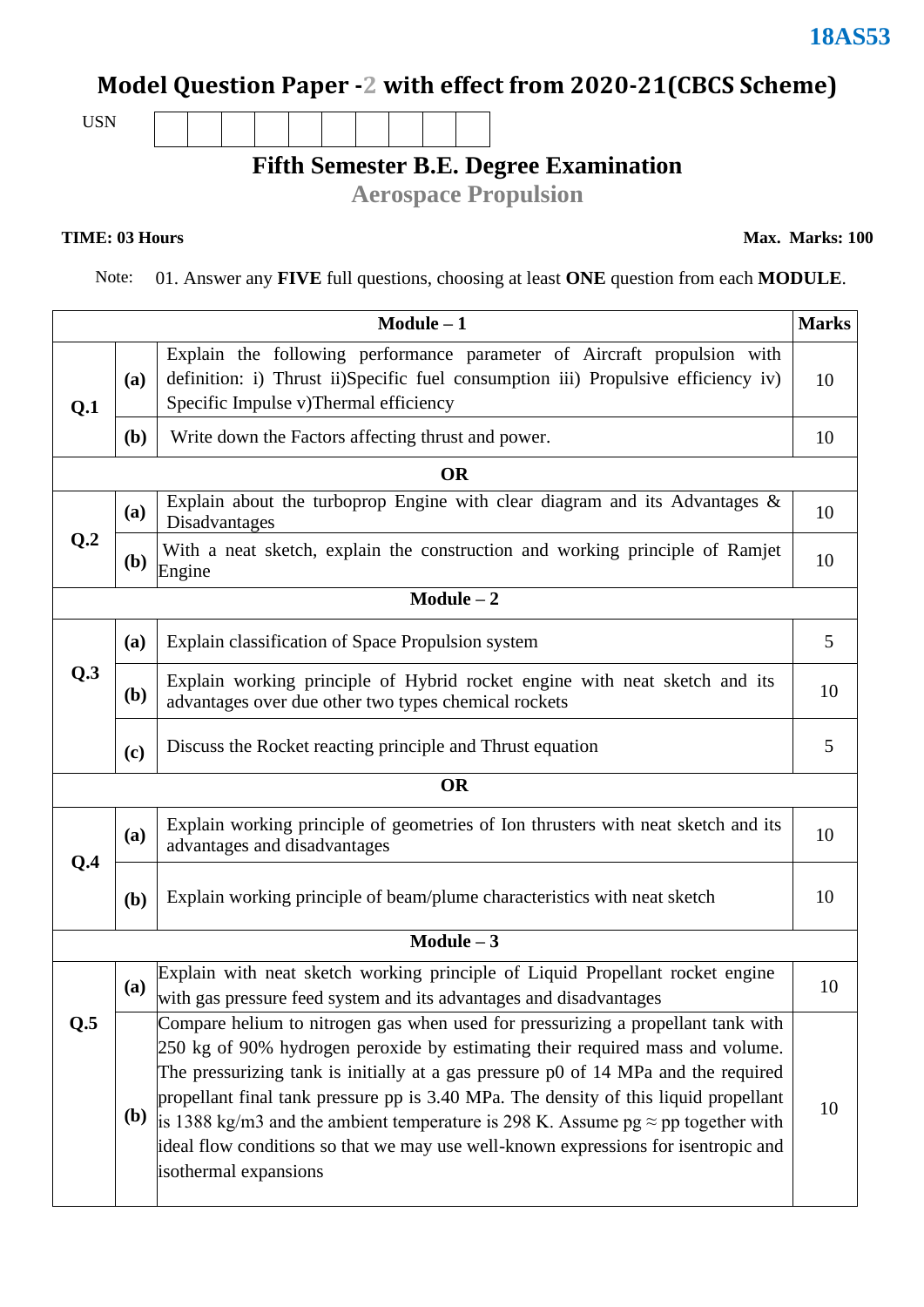### **18AS53**

|           |              | OR                                                                                                                                                                                                                                                                                                                                                                                                                                                                                                    | <b>Marks</b> |  |  |
|-----------|--------------|-------------------------------------------------------------------------------------------------------------------------------------------------------------------------------------------------------------------------------------------------------------------------------------------------------------------------------------------------------------------------------------------------------------------------------------------------------------------------------------------------------|--------------|--|--|
| Q.6       | (a)          | Explain about Safety and Environmental Concerns                                                                                                                                                                                                                                                                                                                                                                                                                                                       | 6            |  |  |
|           | (b)          | Explain about the propellant properties and liquid Fuels                                                                                                                                                                                                                                                                                                                                                                                                                                              |              |  |  |
|           | (c)          | Explain about combustion process                                                                                                                                                                                                                                                                                                                                                                                                                                                                      | 7            |  |  |
|           |              | $Module - 4$                                                                                                                                                                                                                                                                                                                                                                                                                                                                                          |              |  |  |
|           | (a)          | Explain about propellant grain and grain configuration                                                                                                                                                                                                                                                                                                                                                                                                                                                | 10           |  |  |
| Q.7       | (b)          | Explain about attitude control and Side maneuvers with Solid Propellant Rocket<br>Motors.                                                                                                                                                                                                                                                                                                                                                                                                             | 10           |  |  |
|           |              | <b>OR</b>                                                                                                                                                                                                                                                                                                                                                                                                                                                                                             |              |  |  |
| Q.8       | (a)          | Write short notes on i) Liners ii) Insulators and Inhibitors                                                                                                                                                                                                                                                                                                                                                                                                                                          | 8            |  |  |
|           | (b)          | Explain about Ignition Process.                                                                                                                                                                                                                                                                                                                                                                                                                                                                       | 6            |  |  |
|           | (c)          | Explain about Vortex-Shedding Instability.                                                                                                                                                                                                                                                                                                                                                                                                                                                            | 6            |  |  |
|           |              | $Module - 5$                                                                                                                                                                                                                                                                                                                                                                                                                                                                                          |              |  |  |
| Q.9       | (a)          | A rocket propulsion system operates near sea level with a chamber pressure of<br>$P_1 = 2.068$ MPa, a chamber temperature of 1949 °C, and a propellant consumption<br>of $\dot{m} = 1.0$ kg/sec. Take $k = 1.30$ and $R = 345.7Mg - K$ . Calculate the ideal thrust<br>and the ideal specific impulse. Also plot the cross-sectional area A, the local<br>velocity $v$ , the specific volume V, the absolute temperature T, and the local Mach<br>number M with respect to pressure along the nozzle. | 10           |  |  |
|           | ( <b>b</b> ) | Explain with neat sketch of different generic nozzle configuration and their flow<br>effects.                                                                                                                                                                                                                                                                                                                                                                                                         | 5            |  |  |
|           | (c)          | Write short note on Nozzle Alignment.                                                                                                                                                                                                                                                                                                                                                                                                                                                                 | 5            |  |  |
| <b>OR</b> |              |                                                                                                                                                                                                                                                                                                                                                                                                                                                                                                       |              |  |  |
| Q.10      | (a)          | Explain about Starting and Ignition of Thrust chamber.                                                                                                                                                                                                                                                                                                                                                                                                                                                | 10           |  |  |
|           | <b>(b)</b>   | Explain with neat sketch of any Five Thrust Vector control Mechanisms.                                                                                                                                                                                                                                                                                                                                                                                                                                | 5            |  |  |
|           | (c)          | With neat sketch explain about Thrust Vector Control with multiple nozzles for<br>fight maneuvers.                                                                                                                                                                                                                                                                                                                                                                                                    | 5            |  |  |